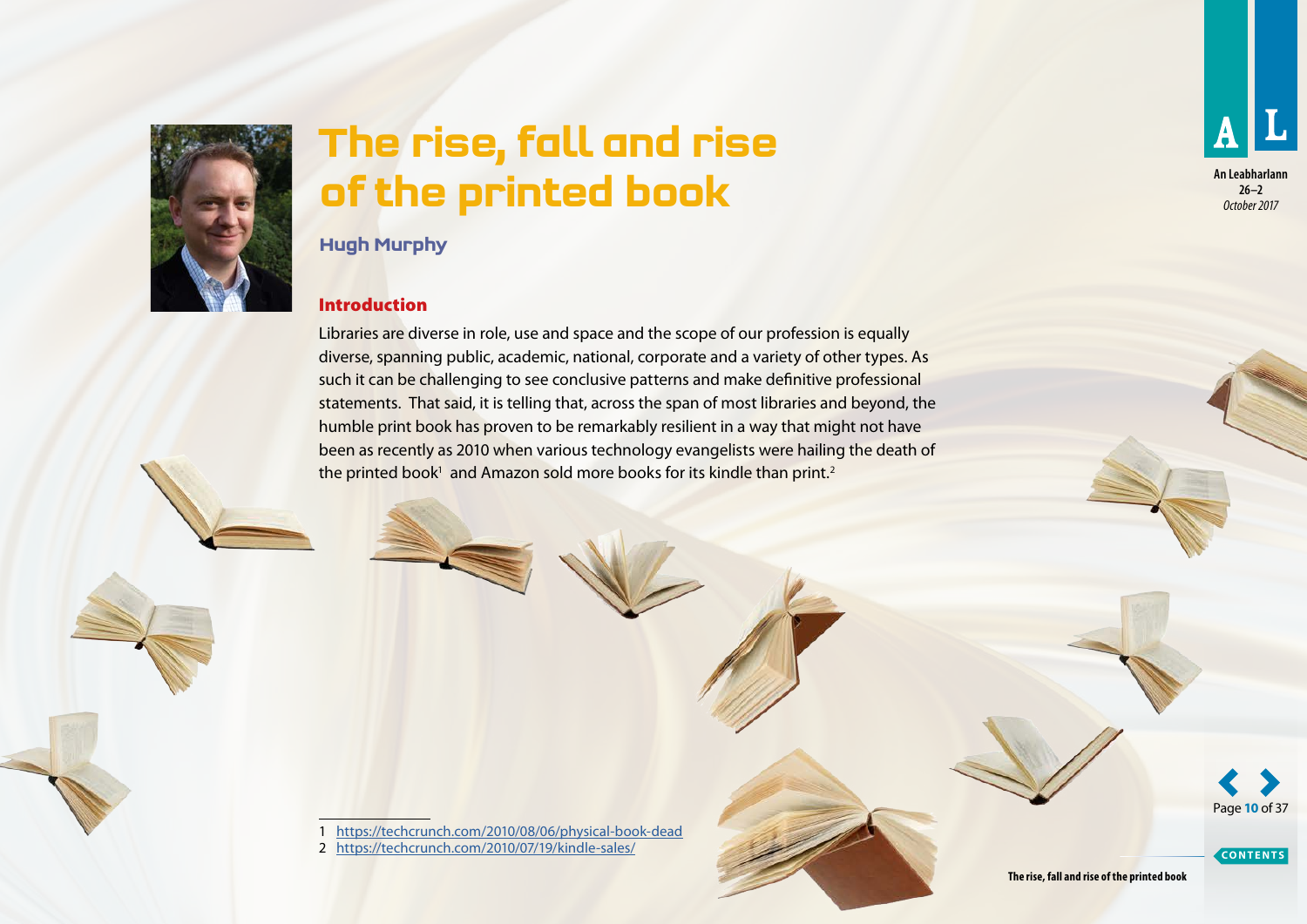## The Resurgence of Print

Today, print sales are rising, with 360 million books sold in the United Kingdom alone in 2016.<sup>3</sup> That figure is suggestive of an increasingly robust industry, and comfortingly, this rise is in tandem with an increase in the figure purchased through physical bookshops. Alongside this however, sales of e-books have begun to not only plateau, but to decline.<sup>4</sup> One of the things which makes this incipient decline more remarkable is that, increasingly the majority of people in the first world are spending more and more time in an online, virtual or digital environment. Research in the USA which examined the amount of time Americans spent reading for personal pleasure or interest over a ten year period (2005-2015) noted a 22% decrease during that period whereas time spent watching TV or playing computer games has increased.<sup>5</sup> In this context (and assuming similar trends in the UK and Ireland), the survival of the printed book and the bookshop is not only remarkable but can be seen as occurring against almost all the odds.

#### Cheaper and Better?

While a popular novel on Kindle may be cost effective, the reality for academic libraries is quite different. Where Amazon may discount its electronic titles, with a view to getting a strong market share, promote the kindle and realise economies of scale, academic vendors and publishers tend to price the electronic format more expensively than the print. There may be reasons for this: online hosting, server management and format upgrades are perhaps not cheap. But against this there is the question of whether vendors are actively pushing libraries toward the more traditional medium – or perhaps a combination of the two. Certainly the range of titles can be a challenge - academic titles are not always to be found in electronic format and this is especially the case in the humanities and in the field of text books. E-books can be restricted by a variety of publishing formats and

Digital Rights Management (DRM), thus limiting the potential to maximise the benefits of a digital medium. Moving beyond this, the reality is that as a business model, print is remarkably agnostic – you simply buy it. For e-books each vendor may offer a different model for purchase or subscription, with credits, multiple use options and a plethora of other factors to consider. With academic titles, it is a challenge to provide access via e-book, and even where this can be done, retention of the title is not necessarily guaranteed, depending on vendor, publisher and platform. If one considers the fractured nature of global copyright law relating to this matter then the issue becomes even more byzantine and the following lines from an obituary of Michael Hart (founder of Project Gutenberg) become both prescient and gloomy:

**"The joy of e-books, which he invented, was that anyone could read those books anywhere, free, on any device, and every text could be replicated millions of times over…. If all these upheavals were tardier than he hoped, it was because of the Mickey Mouse copyright laws. Every time men found a speedier way to spread information to each other, government made it illegal." 6**

Ultimately there is an irony here in that while publishers and vendors may cite understandable business reasons to avoid unrestricted access to their content, these same restrictions are impeding any prospective 'digital first' policy for many libraries (irrespective of what the libraries may themselves wish). Moving beyond the academic, public libraries face this challenge too and it is not new. Indeed the concerns expressed by commentators such as Bobbi Newman as far back as 2012 have not really been assuaged:

**"When it comes to eBooks, we cannot give them what they want, not really, we cannot give them books from** *Simon and Schuster* **or** *Macmillan* **or new books from**  *Penguin* **or** *Hachette* **and not more than** *26 times from HarperCollins***, and probably not many books from** *Random Hous***e... I am no longer convinced that spending ... on the current eBook system is a wise move" 7**

<sup>7</sup> Bobbi Newman, Should Libraries get out of the eBook business, *Librarian by day* blog, March 7 2012



**CONTENTS**



<sup>3</sup> Conor Pope: Rise and Fall of the Kindle: how real books are fighting back, Irish Times May 22, 2017

<sup>4</sup> [https://www.theguardian.com/books/2017/mar/14/ebook-sales-continue-to-fall](https://www.theguardian.com/books/2017/mar/14/ebook-sales-continue-to-fall-nielsen-survey-uk-book-sales)[nielsen-survey-uk-book-sales](https://www.theguardian.com/books/2017/mar/14/ebook-sales-continue-to-fall-nielsen-survey-uk-book-sales)

<sup>5</sup> <https://www.bls.gov/webapps/legacy/tustab11b.htm>

<sup>6</sup> "Michael Hart, *Economist*, September 24, 2011, 109.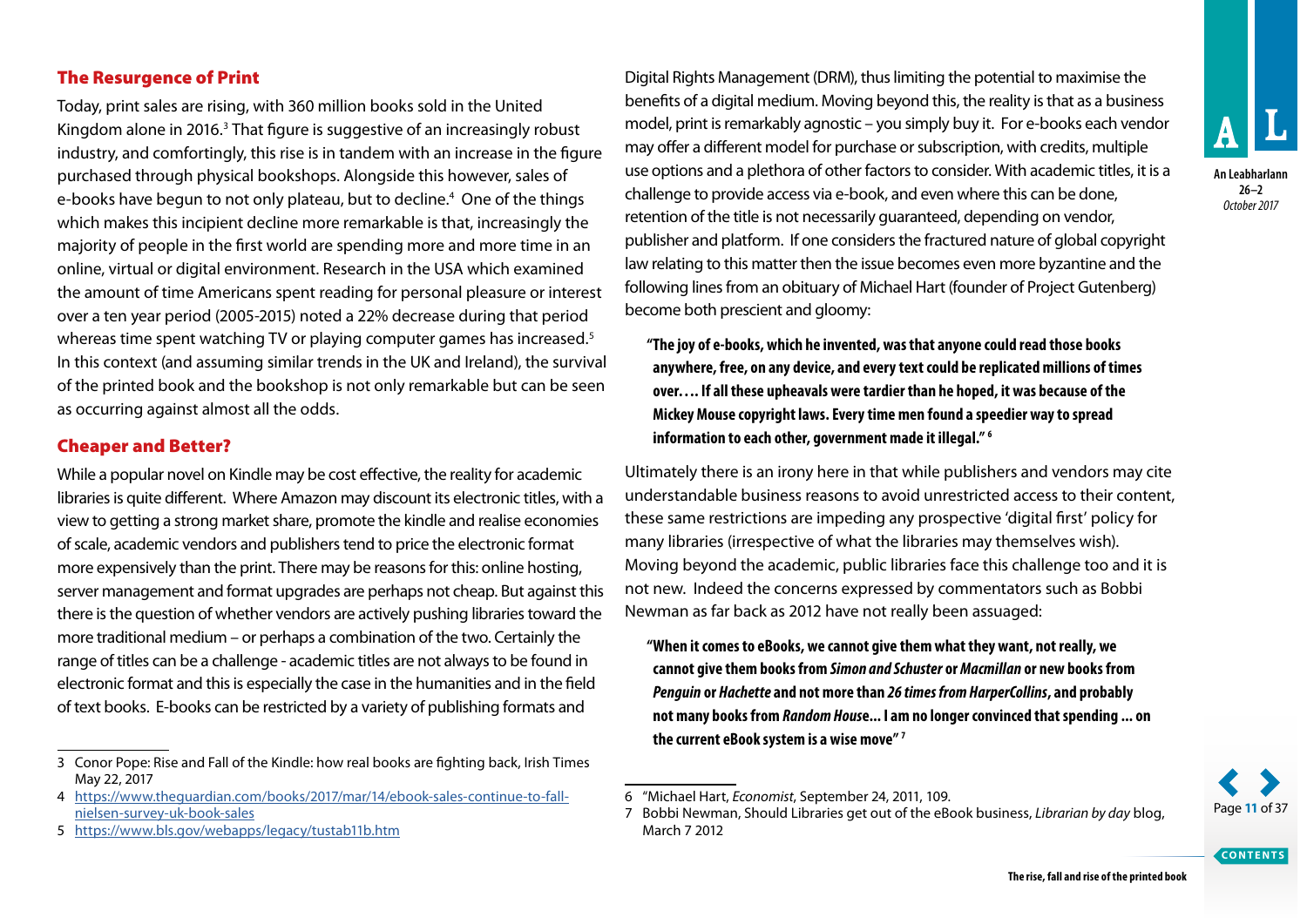

## Nostalgia and the Tactile

In this regard the strengthening print market can be seen as with the resurgence of other analogue formats. Most notable in this regard is the recovery of vinyl which has been nothing short of incredible. As a medium vinyl was generally accepted to be moribund ten years ago, consigned to a small group of purists; now the market sees sales at their highest since 1991 and this rise shows no signs of abating. $8\,$  Many of the reasons for this revival -nostalgia, a desire to engage with a physical, tactile object, an appreciation of the artwork can be transposed to the print book. A print item, with an old treasured inscription more easily elicits a memory, the feel of it in our hand and the sense of immersion we had stays with us long after we have put it down. It was notable last year when reading the praise for Sarah Perry's excellent '*The Essex Serpent*' to note how many reviewers included praise for the beautiful cover art, which surely would not have resonated in such a way had it only been available electronically.

### Techno Determinism

Do we crave something because it is new and seems innovative? When it comes to assessing the respective merits of print and electronic, there is always the danger of a mild form of techno determinism – where the possession of new technologies for reading shapes both what we read and (critically) how we read it. With libraries, a key question which should always be asked is: "will the technology benefit the user?" – as opposed to the library and its staff or other stakeholders. And yet the reality, as we know, is that a lot of 'e-books' are relatively pedestrian surrogates of print, where the content is

simply mapped to a new medium, with relatively little evolution.

A good counterpoint to this, and perhaps an example of where a 'digital' medium can truly innovate in a way that print cannot is in the world of digital comics. While it can be used as a simple surrogate the digital version can also be enabled to allow a more immersive passage through the panel-based narrative, complete with occasional Augmented Reality interaction. Not perhaps to everyone's taste, but a compelling *Unique Selling Point* for digital.

What they cannot do, of course, is replicate the physical, but also the wonderful interaction which many people have in a bookshop or public library. Recently in the UK, the Booksellers Association petitioned government to "Support Bookshops and a reading Nation" explicitly linking the bookshop with a vibrant community and social cohesion.<sup>9</sup>

The simple reality is that people welcome the face-to-face interaction and personal recommendation of a well-informed staff member, over a virtual, algorithm driven alternative. To many of us, this is hardly revelatory, but in a world where our interactions are being limited (banks, post offices?) it puts a premium on the welcoming bookshop and perhaps serves to explain why smaller independent bookshops are prospering in concert with the larger 'big name' versions.

Ultimately the recent positive progress while welcome cannot really be extrapolated into a conclusive trend. Perhaps the key issue is having a choice – engage in content of this type in a way that suits you, the reader. Writing in *The Bookseller* recently, Mads Holmen, founder of content recommendation platform Bibblio, suggested one way forward:

**An Leabharlann 26–2** *October 2017*

Page **12** of 37

**CONTENTS**

<sup>8</sup> [https://www.forbes.com/sites/jordanpassman/2017/01/12/vinyl-is-officially-booming](https://www.forbes.com/sites/jordanpassman/2017/01/12/vinyl-is-officially-booming-the-new-billion-dollar-music-business/#4daabb044054 )[the-new-billion-dollar-music-business/#4daabb044054](https://www.forbes.com/sites/jordanpassman/2017/01/12/vinyl-is-officially-booming-the-new-billion-dollar-music-business/#4daabb044054 )

<sup>9</sup> <http://www.thebookseller.com/blogs/street-mates-595261>